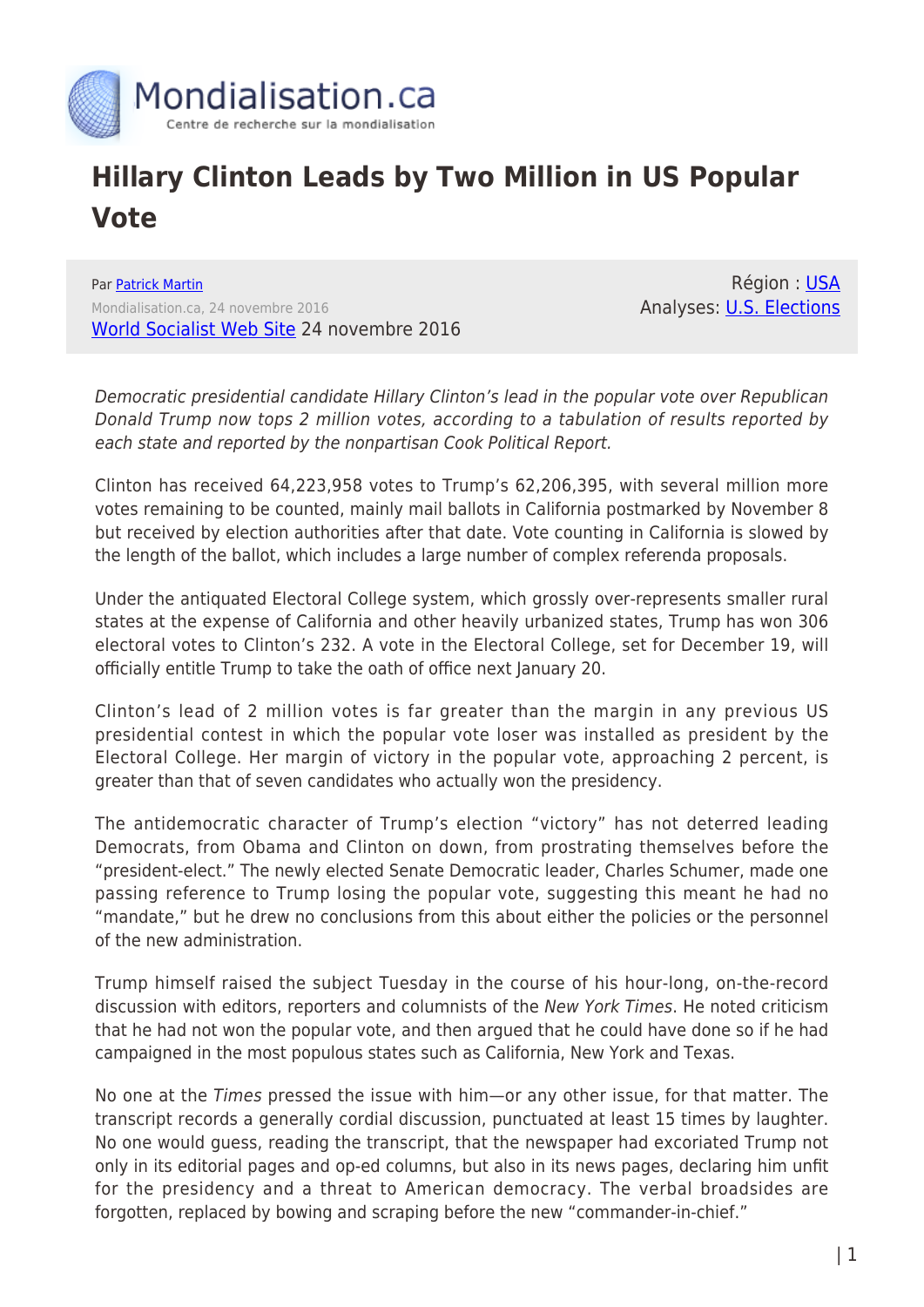Despite the media cover-up, however, Trump's heavy defeat in the popular vote is significant. It underscores the fact that his installation in the White House is not the product of an embrace of his ultra-right policies by the American people.

Democratic candidates have won the popular vote in six of the last seven presidential elections, but in two of the six popular vote victories, the Democratic candidate—Al Gore in 2000 and now Clinton in 2016—fell short in the Electoral College.

In 2000, when Gore won nationally by 540,000 votes, the election was stolen through the Supreme Court intervention to halt the counting of legal votes in Florida. The notorious Bush v. Gore decision effectively awarded Florida's electoral votes to Bush and made him president.

A group of computer scientists and election lawyers charged this week that the 2016 election result is equally dubious. They presented a report to leading Democrats, including Clinton campaign chairman John Podesta and general counsel Mark Elias, arguing that the vote totals in Wisconsin, Michigan and Pennsylvania had been manipulated in favor of Trump.

The 56 electoral votes from the three populous industrial states were all awarded to Trump, who carried each state by a narrow margin: 27,000 votes in Wisconsin, 9,000 votes in Michigan, and 70,000 votes in Pennsylvania. If these electoral votes shifted to Clinton, she would win the Electoral College by 288 to 250.

The argument, presented by Alex Halderman, the director of the University of Michigan Center for Computer Security and Society, is suggestive, but not conclusive. It relies on the finding that Clinton received disproportionately fewer votes in counties that used electronic voting machines compared to counties that used paper ballots and optical scanners. In Wisconsin, the only state analyzed in detail, Clinton may have lost as many as 30,000 votes, more than Trump's margin of victory.

The analysts did not claim definitive proof, but urged the Democratic Party to file challenges in the three states to force reexamination of the tabulation and, if possible, full recounts. The deadlines are approaching fast: Friday, November 25 for Pennsylvania; Monday, November 28 for Wisconsin; and Wednesday, November 30 for Michigan.

There have long been suspicions of data manipulation by electronic voting machines, partly because of anecdotal reports of error—voters claiming they cast a vote for one candidate only to see the machine record it as a vote for another—and partly because the machines are manufactured by companies run by CEOs with close ties to the Republican Party.

The current claims, however, may well serve as an effort to whitewash the dismal performance of the Democratic Party in key working-class areas, particularly among minority workers in inner-city Milwaukee, Detroit, Pittsburgh and other urban centers.

There are additional problems with the claims of electronic manipulation. Michigan conducts voting entirely by means of paper ballots with optical scanners, making such manipulation difficult. Pennsylvania, on the other hand, has an entirely electronic voting system, with no paper ballots. However, the state government is under a Democratic Party administration, and would therefore seem unlikely to steal the election for Trump.

Moreover, there have been attempts to link charges of election manipulation to the Russia-